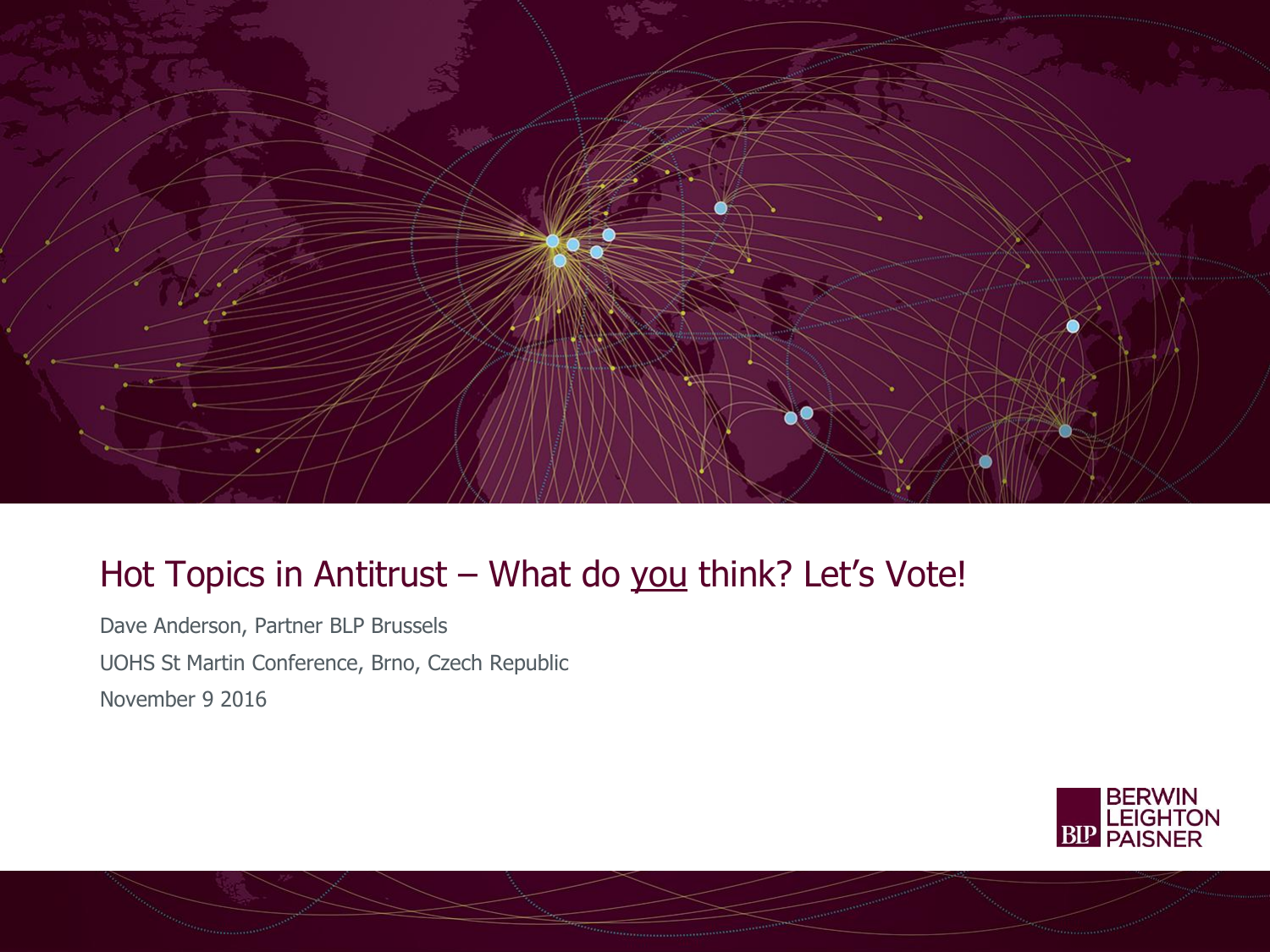### Four current antitrust debates + Voting here today!

- Private vs public enforcement will private actions kill leniency?
- Merger control and big data do we need new rules for low value deals with high value data?
- Competition law compliance can agencies do more to help - should they through compliance credit?
- E-Commerce do we have the right toolkit?

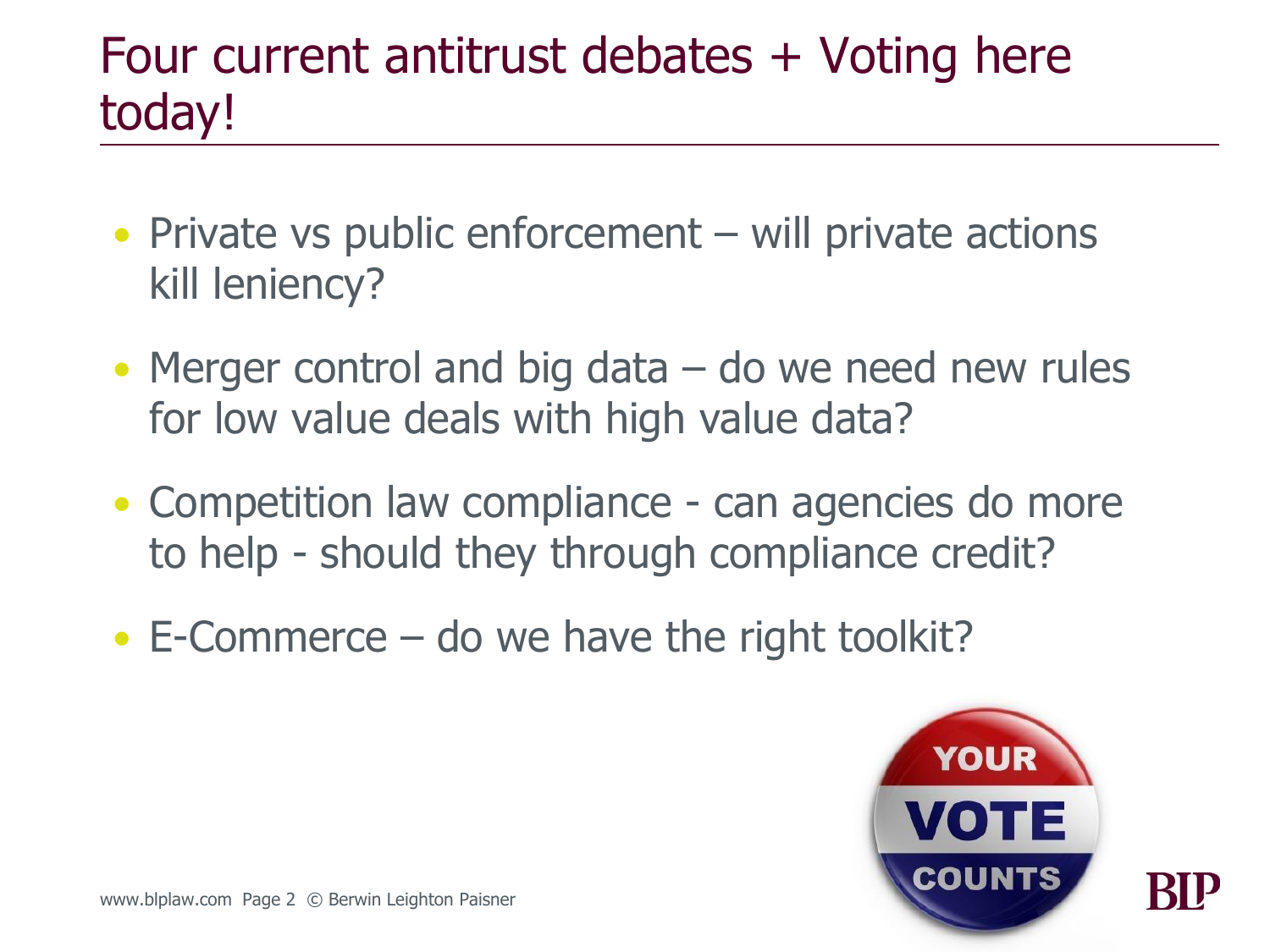





BIP

www.blplaw.com Page 3 © Berwin Leighton Paisner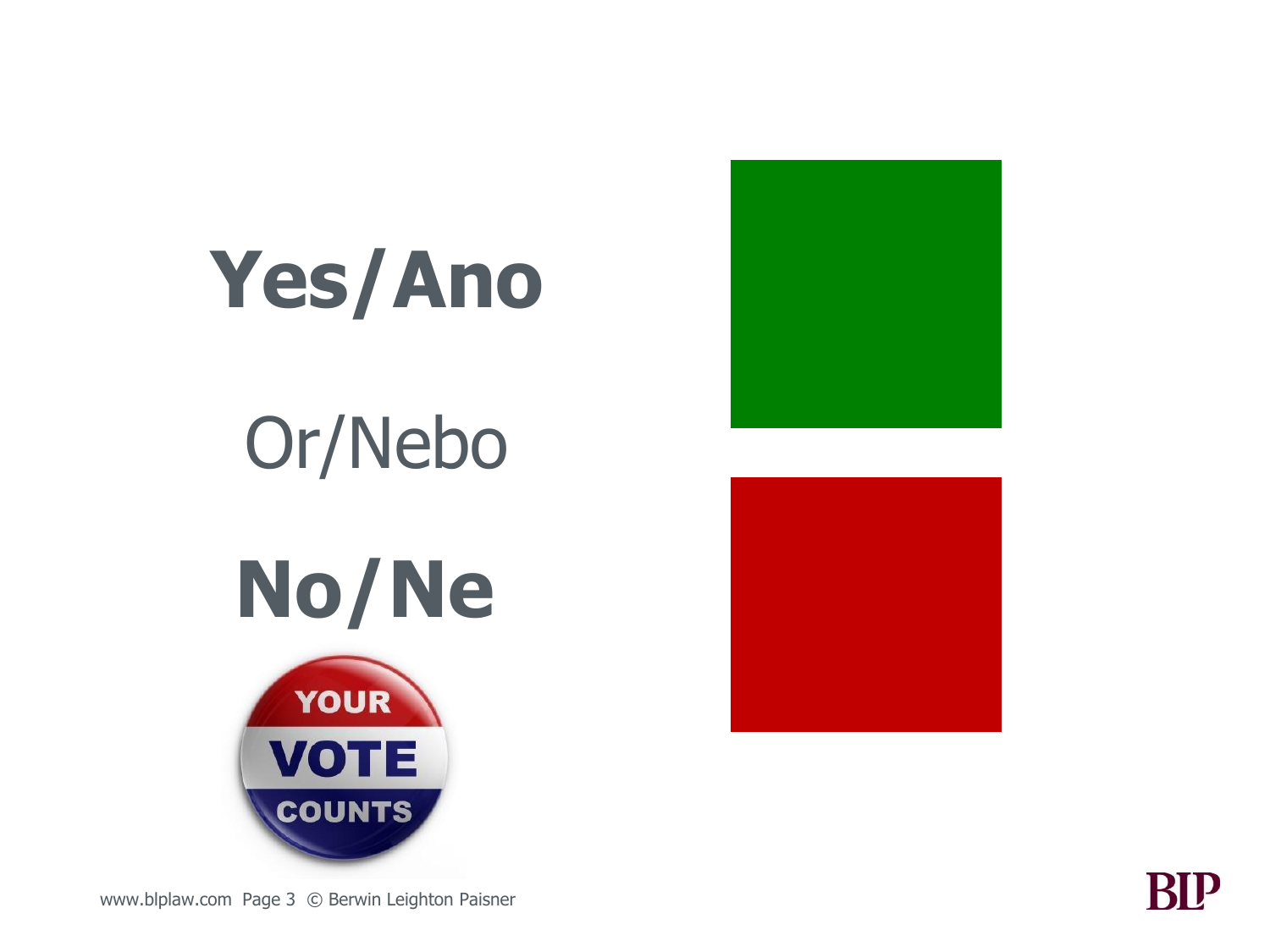### The effect of private enforcement on public **Enforcement**

- The Damages Directive being implemented will antitrust private actions across the EU increase?
- Important for access to justice for damaged parties, cartel deterrence, the economy…
- But leniency is a key tool in cracking cartels...
- So does the threat of private actions deter leniency applicants?
- And thus also hurt follow-on private actions (via fewer public actions) too?
- How do companies consider the risk calculus?
	- Leniency vs private actions
	- Directive safeguards liability cap for  $1<sup>st</sup>$  in; disclosure controls
	- What about collective/class actions?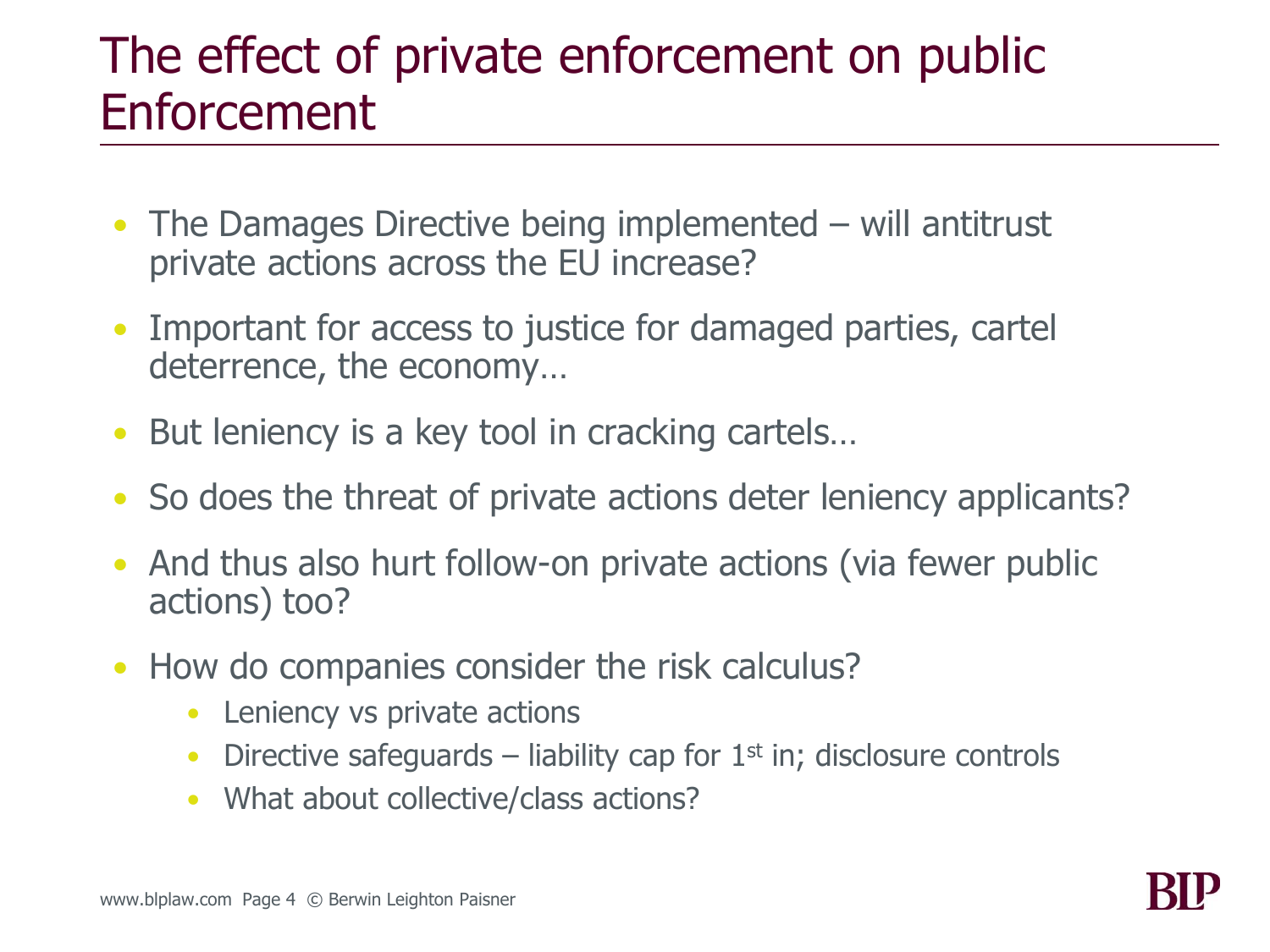## Merger Control and Big Data

- Debate around amending thresholds for EC merger notification and other regimes (e.g., Germany)
	- Small turnover, but large market impact?
	- Thresholds based on deal value?
	- Remedial ability to "call in"/"claw back" deals not notifiable?
	- But we've spent so much time simplifying thresholds!
- Big Data (Facebook/Whatsapp)
- Pharma/R&D (AbbVie/Pharmacylics)
- Other ways sector-based thresholds?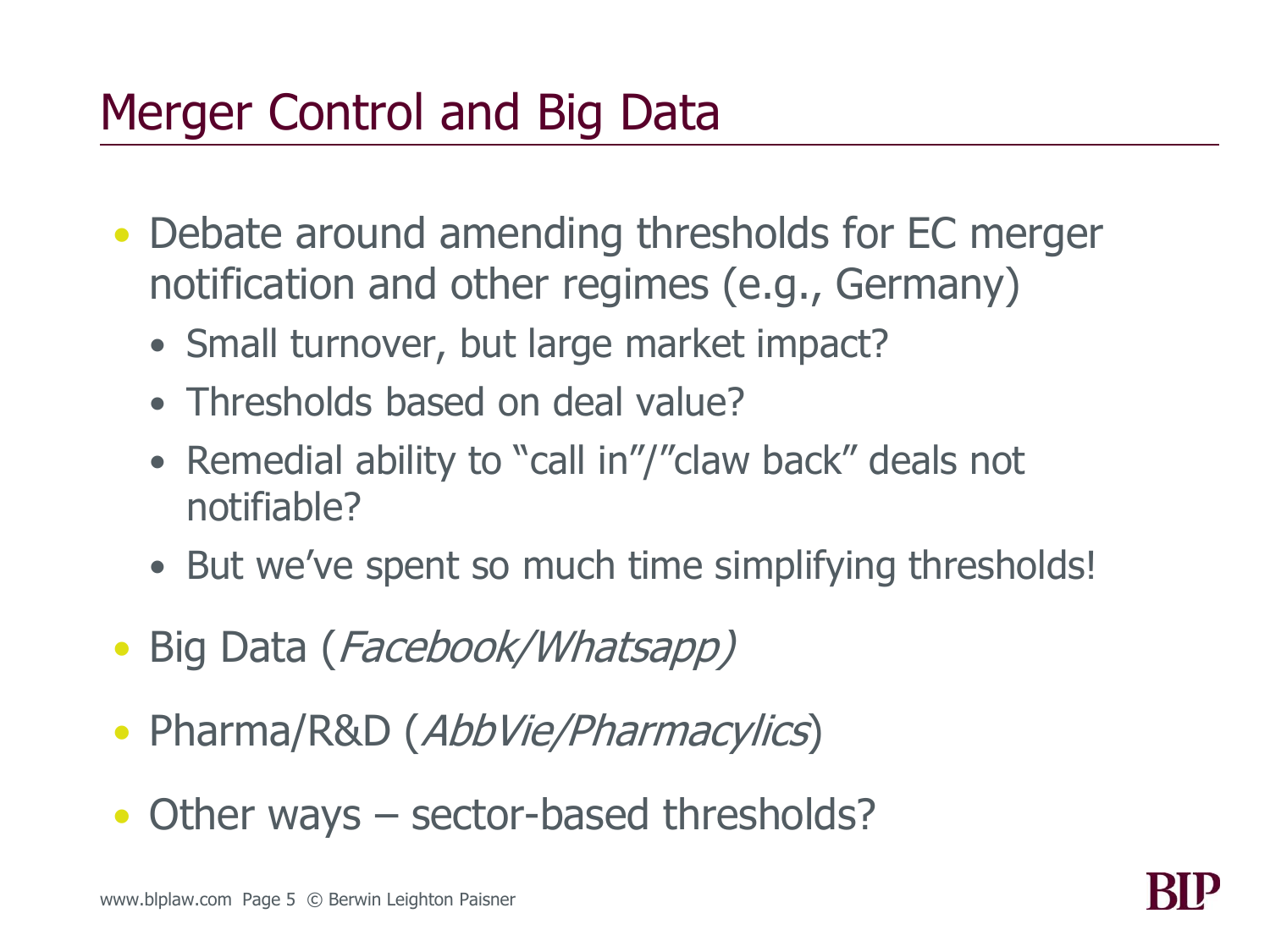## Competition law compliance

- We all want more/better compliance with the law
- But awareness of competition law is too low
	- UK 2015 survey 77% of UK businesses had no/low awareness
	- ICN 2015 survey "gap in competition law awareness" worldwide
	- SMEs in particular lack awareness and lack resources to develop compliance programs
- How to make it better  $-$  how to develop a competition culture?
- Are fines and enforcement enough?
- Trend complementing enforcement with dynamic agency advocacy/engagement
	- Agency approved compliance programs/templates
- Trend giving credit where it may be due taking bona fides compliance programs into account when fining
	- Credit given in many jurisdictions now France, Germany, Italy, UK, US, **Canada**
	- Credit given in similar areas of enforcement  $-$  e.g., corruption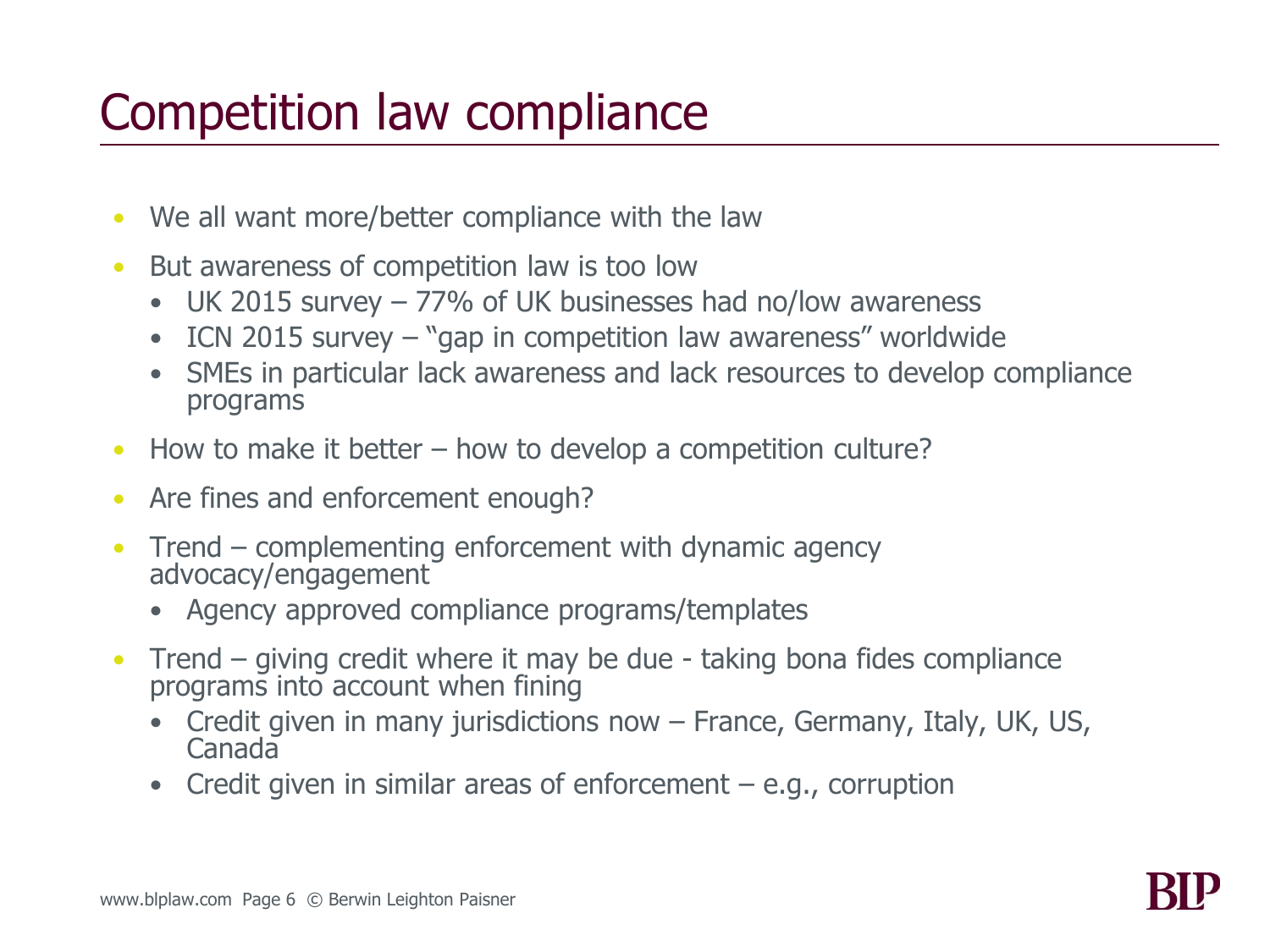# Compliance help from agencies worldwide



### РЕПУБЛИКА БЪЛГАРИЯ

### **КОМИСИЯ ЗА ЗАЩИТА НА КОНКУРЕНЦИЯТА**

РЕШЕНИЕ No 1553 20.12.2012 г.

Комисията за защита на конкуренцията в състав:

ПРЕДСЕДАТЕЛ: Петко Николов

ЗАМ.-ПРЕДСЕДАТЕЛ: Ангелина Милева

ЧЛЕНОВЕ: Александър Александров Весела Андонова Елена Димова Зорница Иванова Hers Beavena

Competition Bureau Bureau de la concurrence<br>Canada Canada



Canadä











www.blplaw.com Page 7 © Berwin Leighton Paisner

 $C(S)$ Competition<br>Commission<br>. . . . . . . . .



**How competition compliance** 

can help your business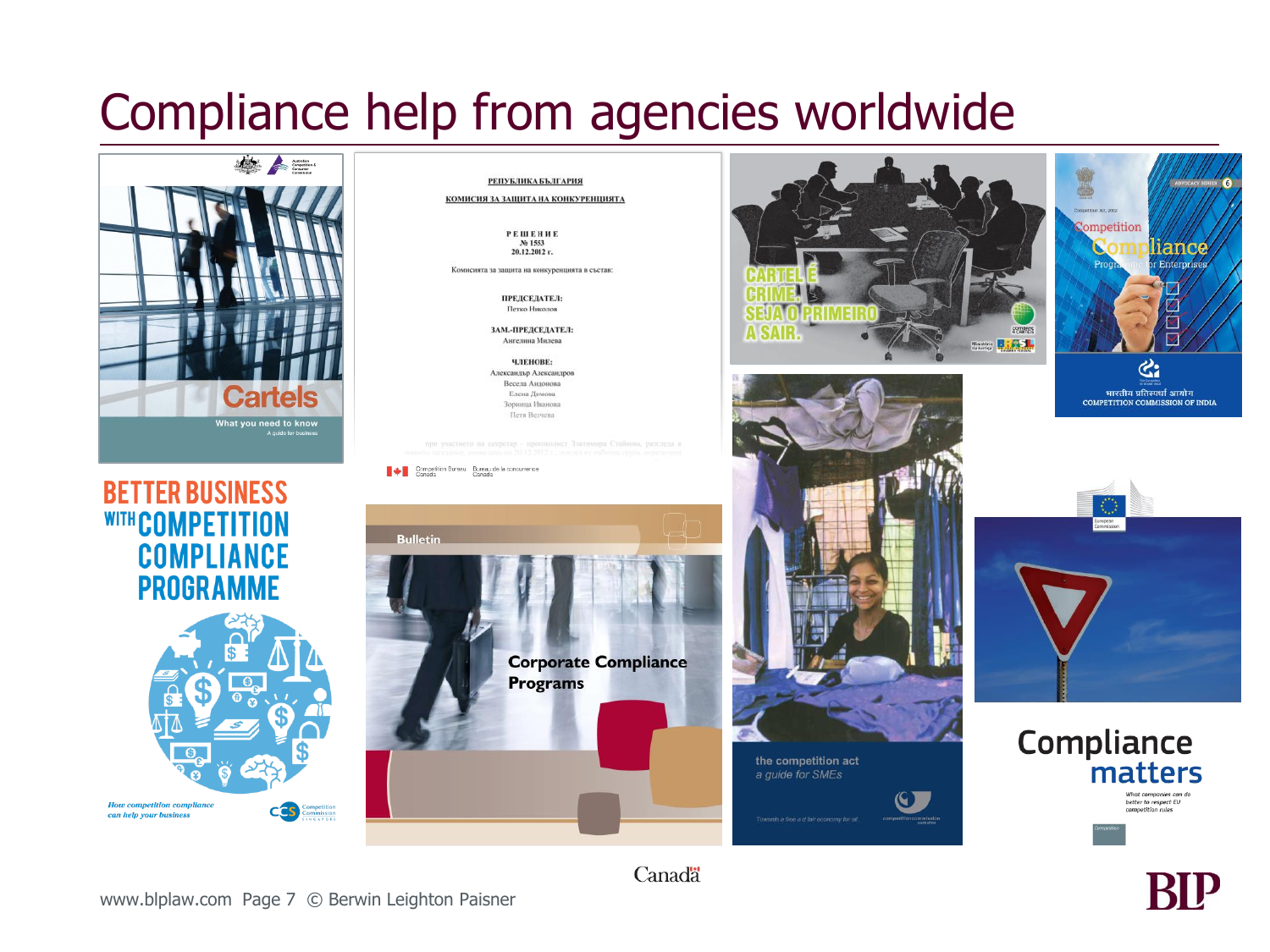# E-Commerce

- Digital Single Market and the EC's E-Commerce Review
- The online battle between manufacturers/brand owners and platforms/retailers
- The "renaissance of the vertical restraint"?
- Territorial restrictions, RPM, geo-blocking, selective distribution
- Everybody's talking about it...and enforcing too! What's next?!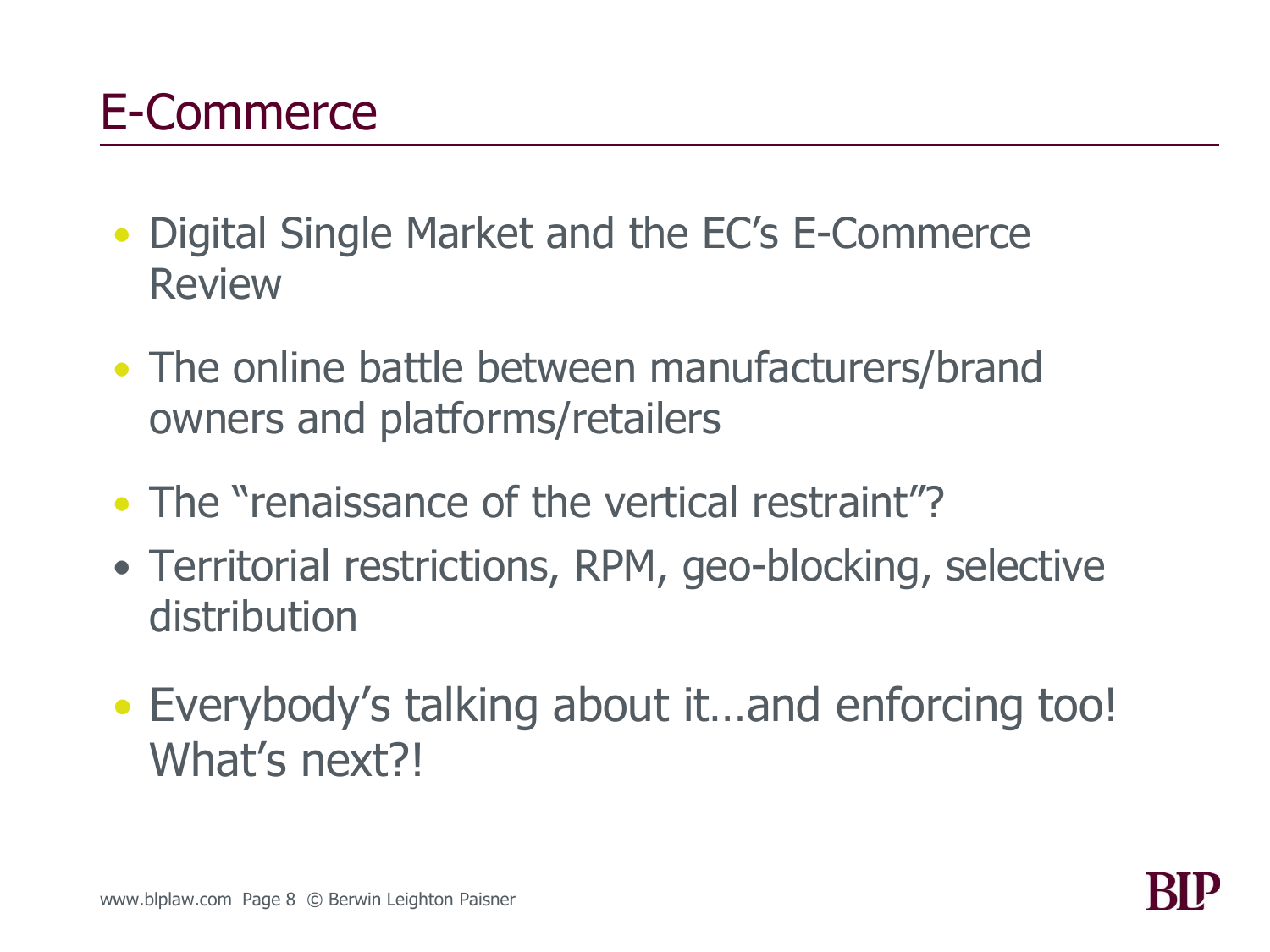













Bundeskartellamt

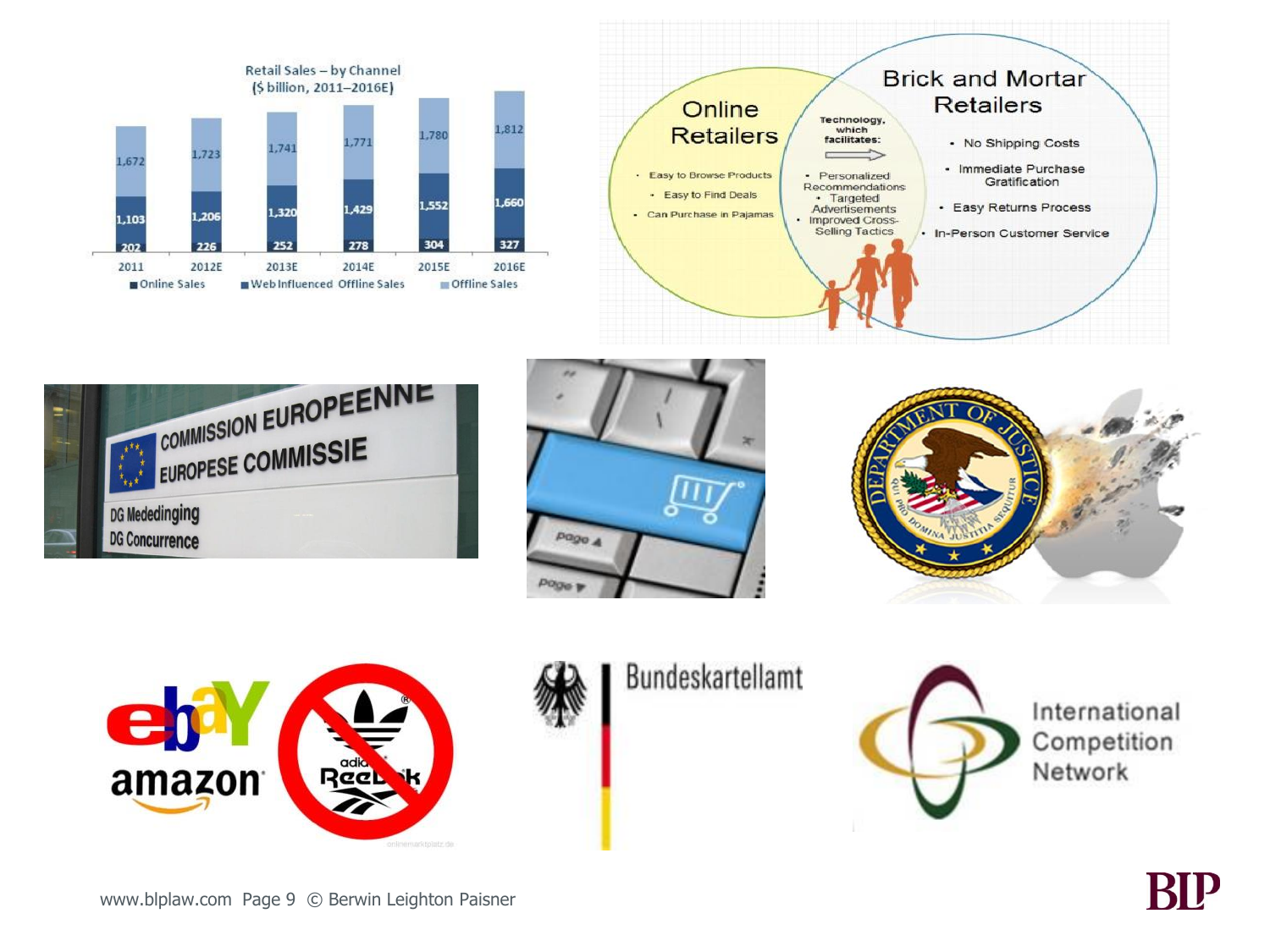### But are existing competition law tools and approaches sufficient for the online world?

- "[The online market] warrants a sophisticated and subtle enforcement policy designed to prevent collusive agreements and the abuse of market power, while allowing the full force of innovation to proceed at its market-determined pace. Although the growth of this market may be unprecedented, traditional antitrust rules still apply." **David Balto, US FTC 1999**
- "The principles of competition law enforcement do not change when we leave the realm of brick-and-mortar, but we have to adjust our methods to the specific features of these new sectors." **Commissioner Almunia, EU Commission 2012**
- "…where geo-blocking occurs due to agreements, we need to take a close look whether there is anti-competitive behaviour, which can be addressed by EU competition tools." **Commissioner Vestager, EU Commission 2016**